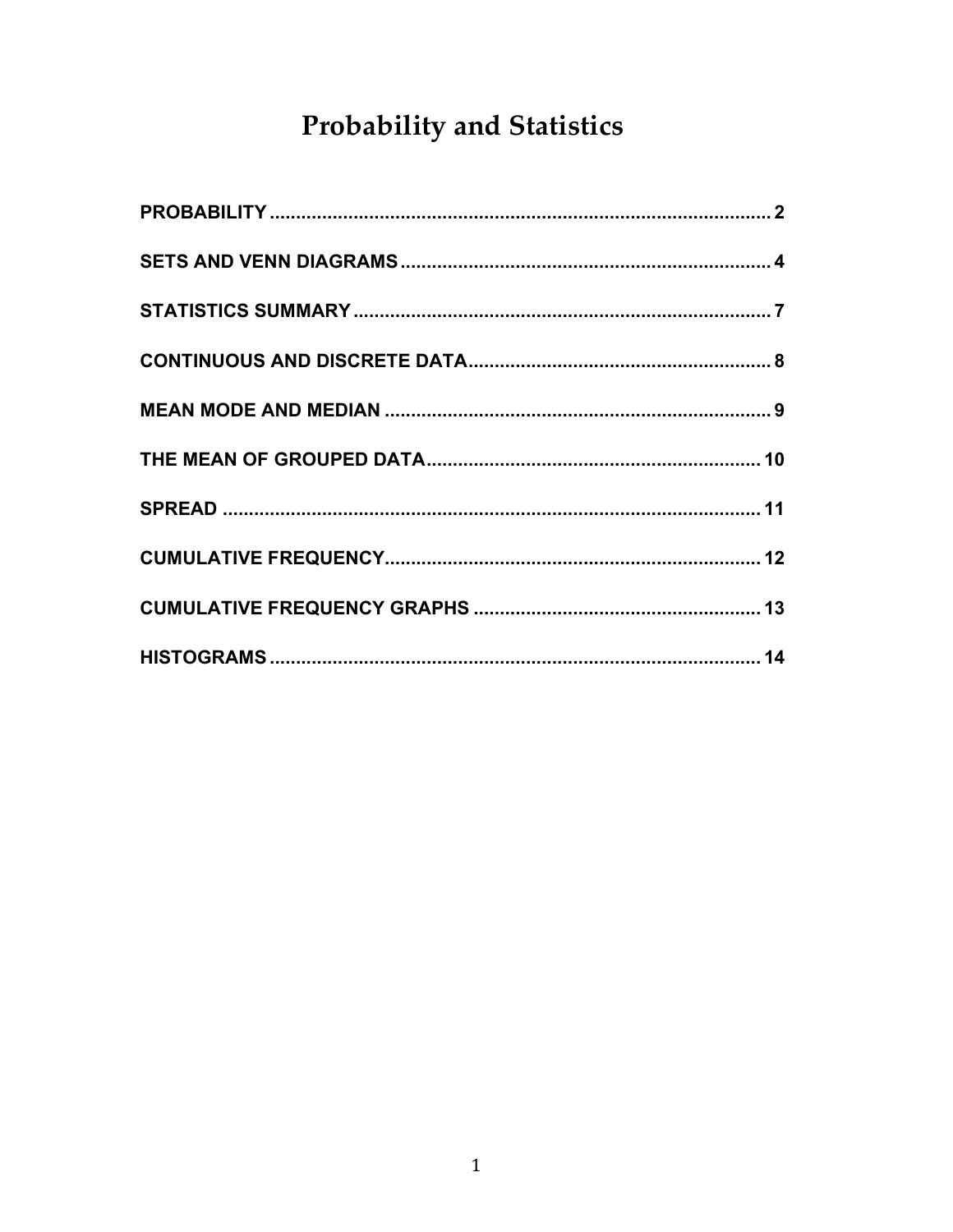### **Probability**

Probabilities must always add up to

Eg If the chance of rain today is 0.7, what is the chance that it will stay dry?

#### *Tree Diagrams*

Tree diagrams are a way of working out the probabilities of two things happening.

Eg The chance of rain today is  $\frac{1}{3}$ . The chance of rain tomorrow is  $\frac{4}{7}$ . Draw a tree diagram to represent this information.

What is the chance of two wet days?

What is the chance of *at least* one wet day?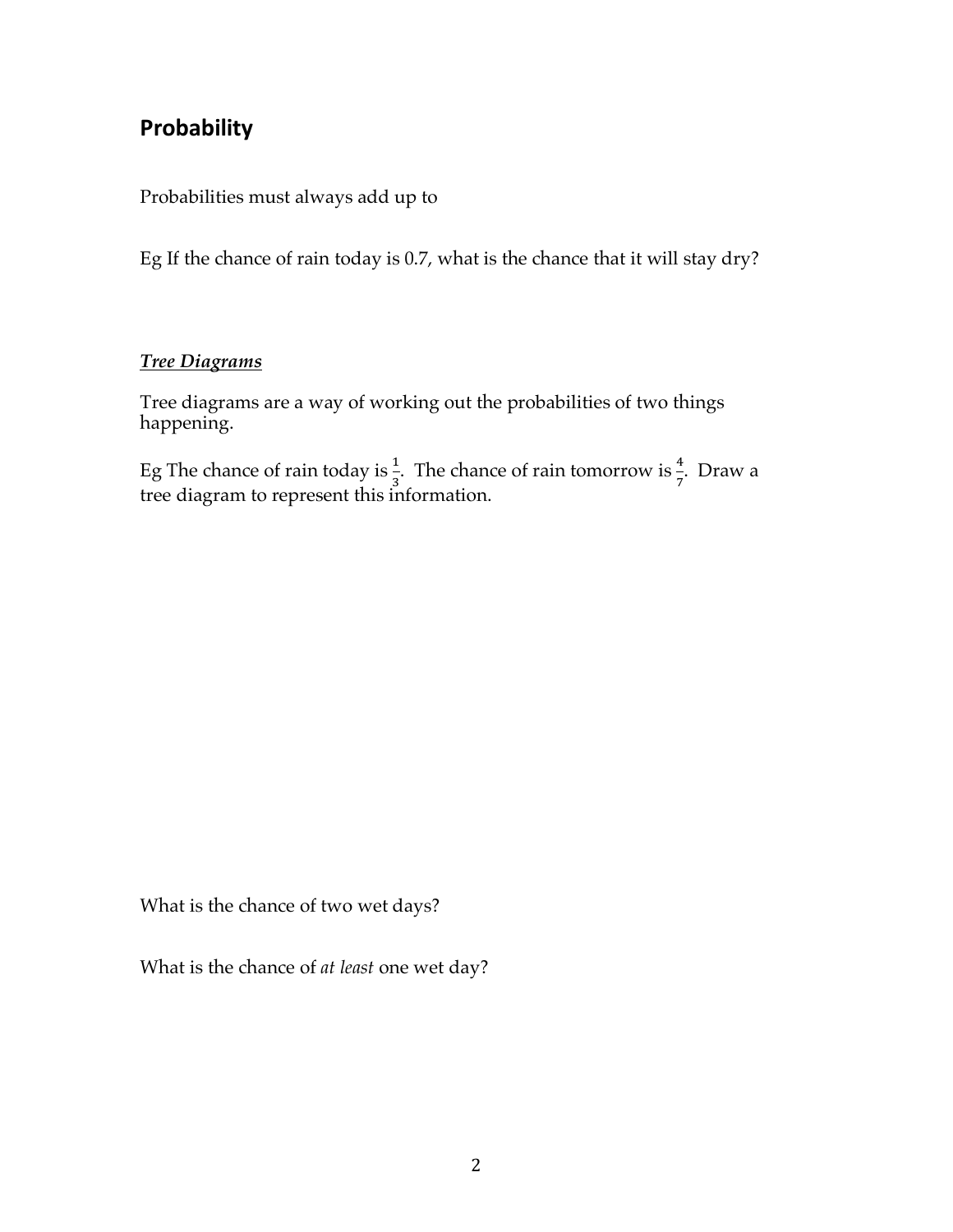Ann has a bag containing 8 chocolates. 5 are dark chocolate and 3 are milk chocolate. She takes two chocolates from the bag at random and eats them. Draw a tree diagram and find the chance of drawing;

2 dark chocolates 1 dark and 1 milk chocolate (in either order) at least one dark chocolate.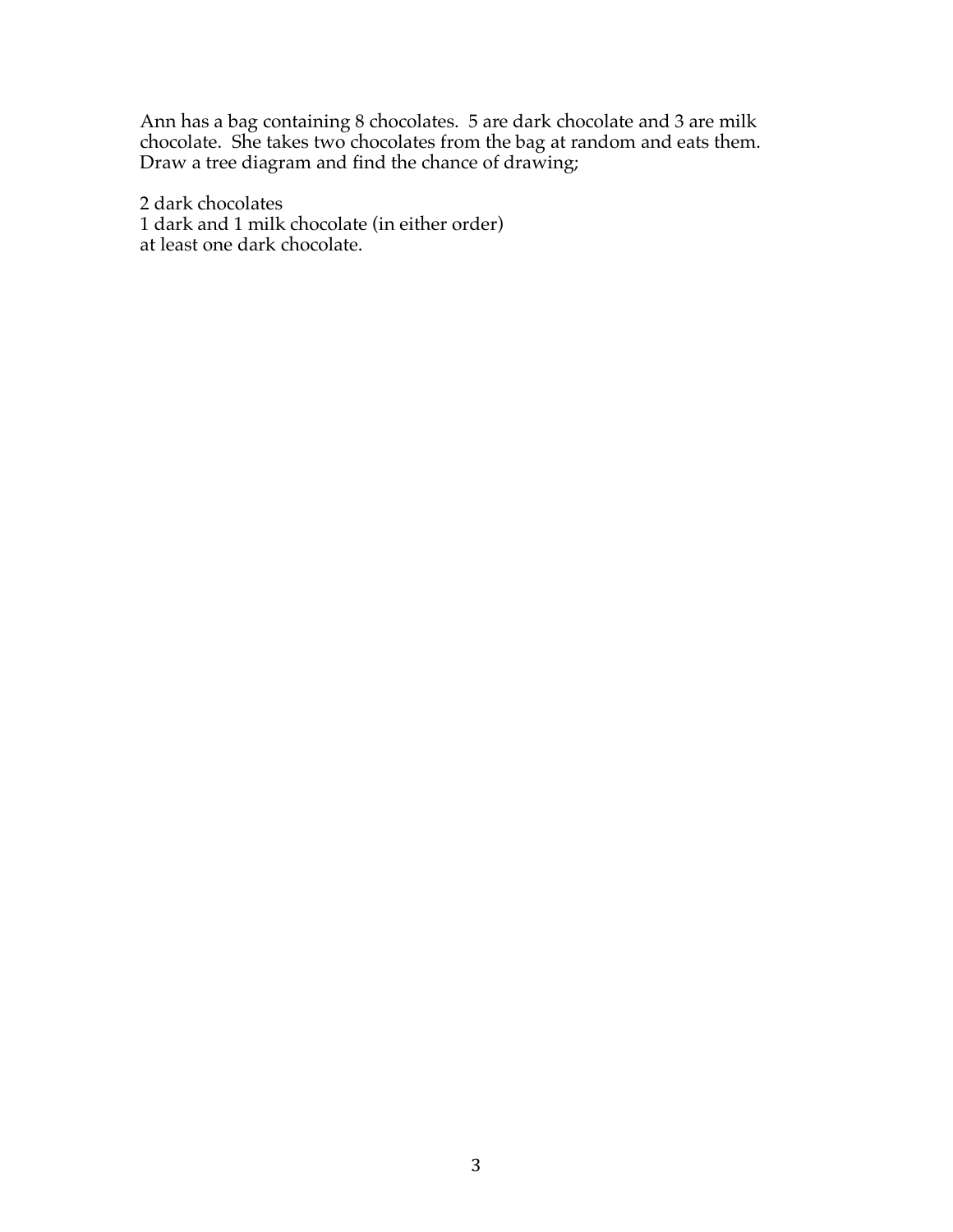# **Sets and Venn Diagrams**

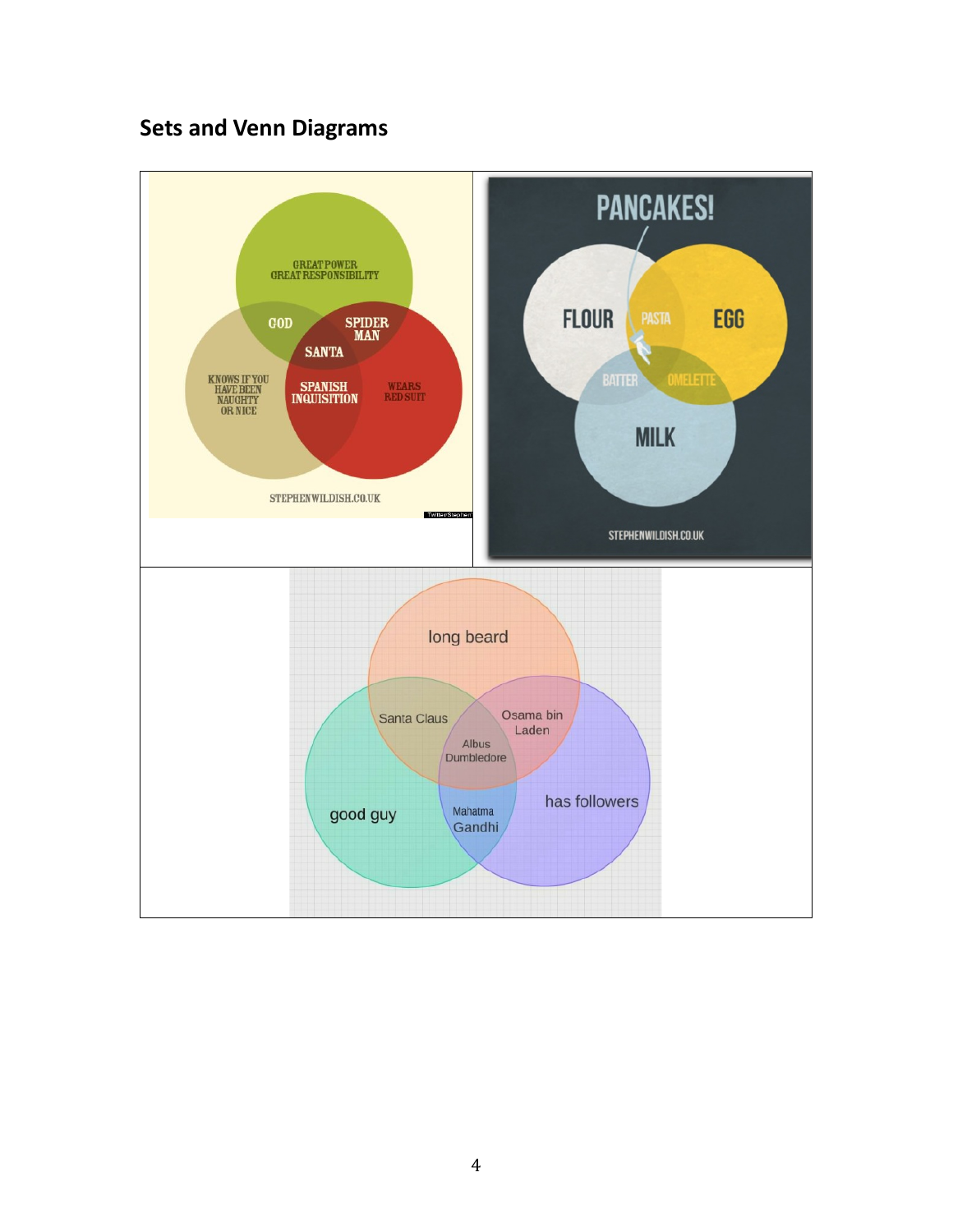Write the meaning of the following elements of set notation;

| $\in$       | ∉          |
|-------------|------------|
| ⊆           | $\subset$  |
|             | $\cap$     |
| Ø           | n <b>A</b> |
| $\mathbf U$ | B'         |

If  $U = \{a, b, c, d, e, f, g, h, i\}$  $A = \{a, c, e, g, i\}$  $B = \{a, d, g, h\}$ 

Draw the Venn diagram and List  $A \cap B$ 

 $A ∪ B$ 

 $n(A \cap B)$ 

 $n(A' \cap B)$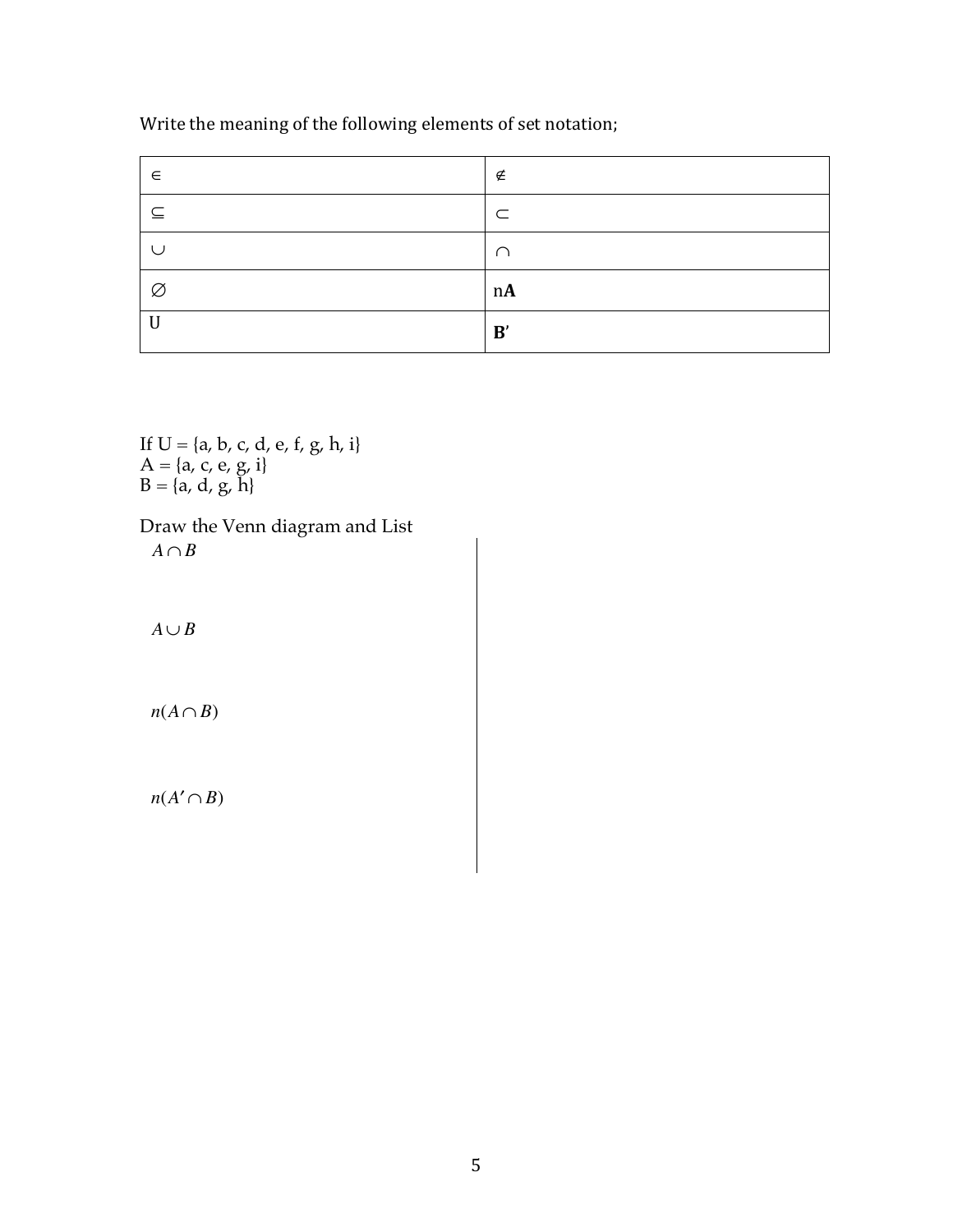

Shade the appropriate regions of the diagrams below;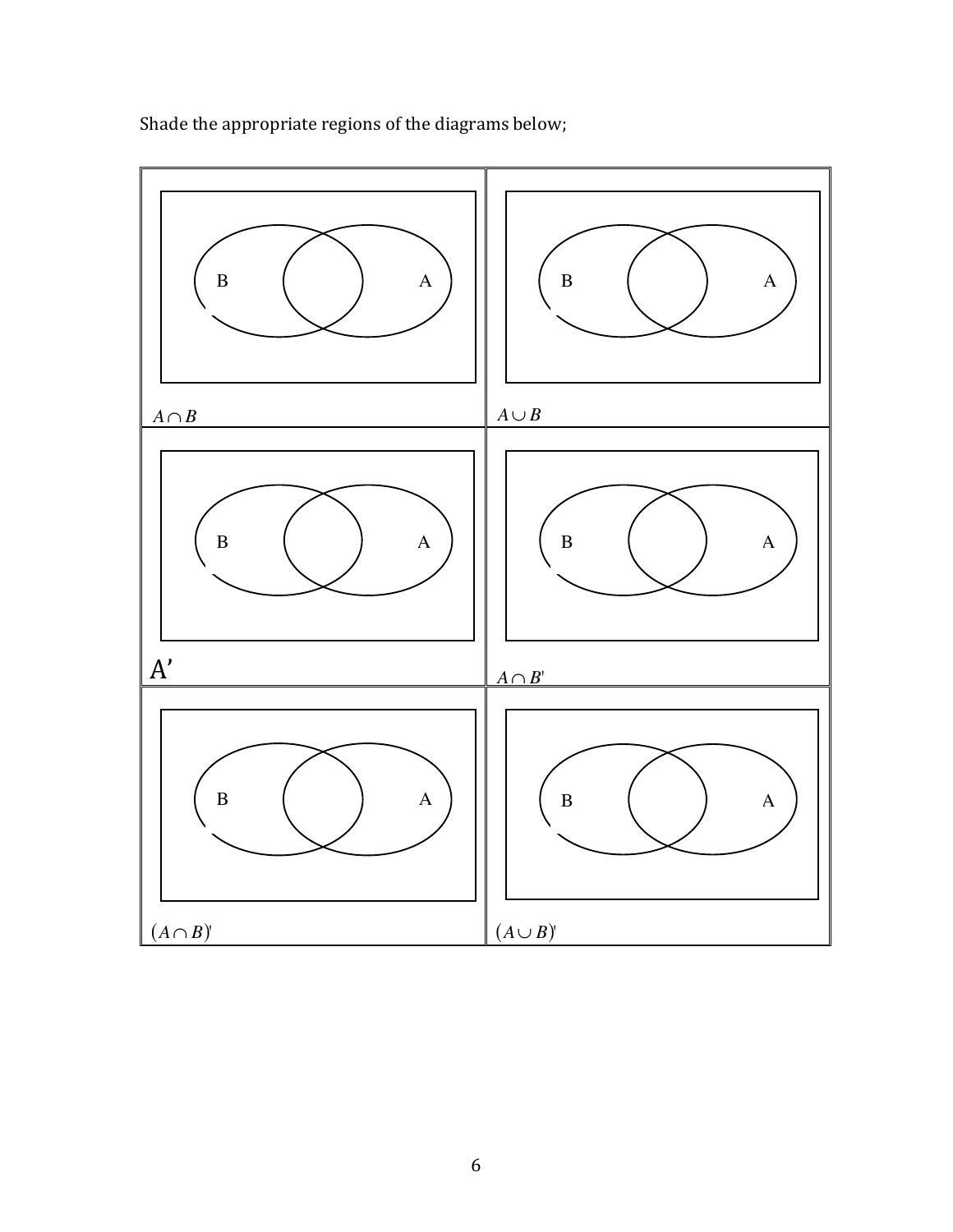### **Statistics Summary**

Statistics is only about 3 things;

You will complete the following diagram as we work through the syllabus, it will help you categorise the techniques you learn.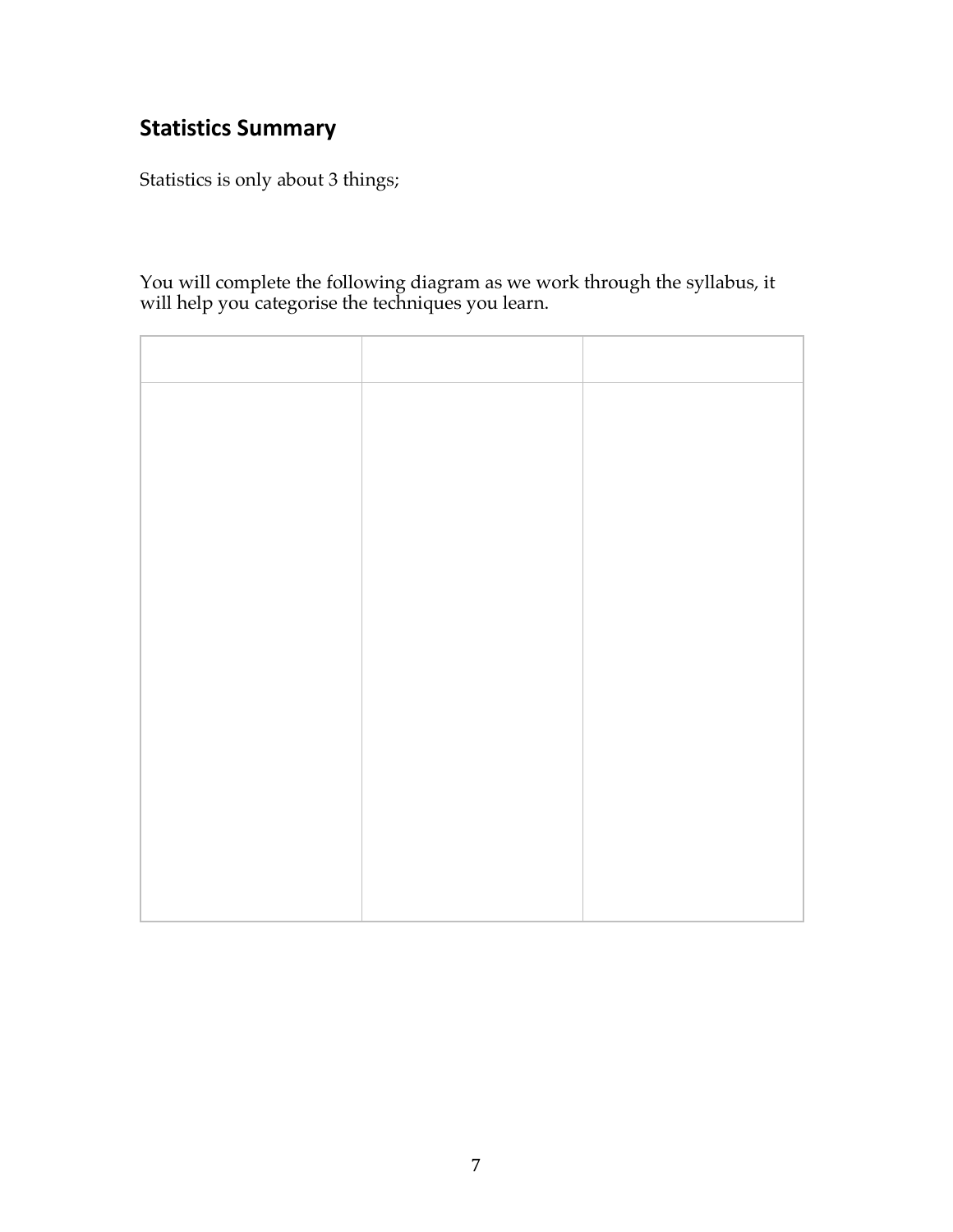#### **Continuous and Discrete Data**

Discrete data comes in \_\_\_\_\_\_\_\_\_\_\_ like people at a football match. The number can only go up by a whole person. You can't have 45,214.43 people watching a game.

Give 4 other examples of discrete data

Continuous data can take \_\_\_\_\_ value - like your height. You don't suddenly grow from 1.45m to 1.46m in a sudden jump!

Give 4 other examples of Continuous data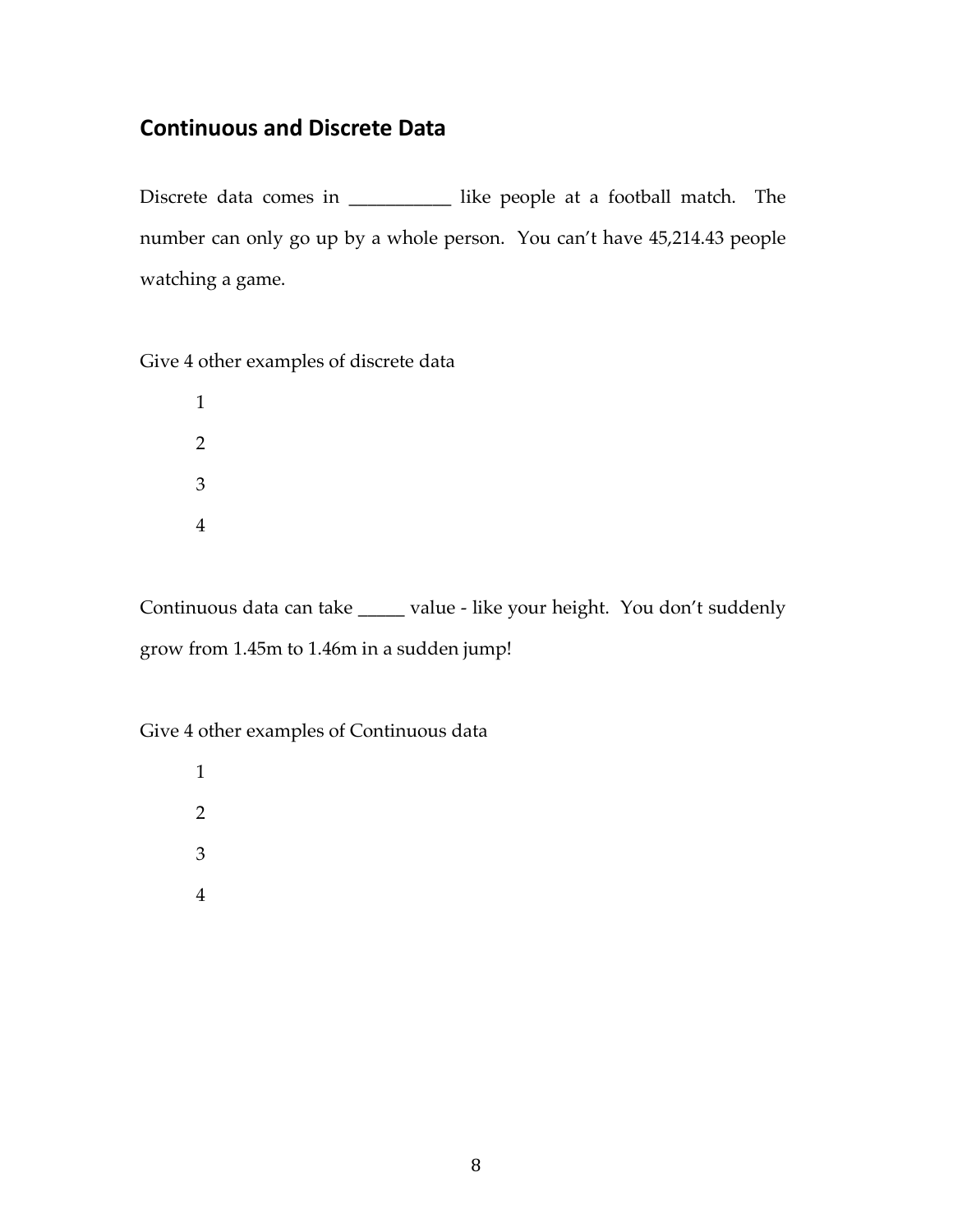#### **Mean Mode and Median**

There are 3 types of averages, which you use in different situations. They are

1 2 3 Mean The mean is the \_\_\_\_\_\_\_\_\_\_\_\_ average. You \_\_\_\_\_\_\_\_\_\_\_\_\_\_ all the data and then divide by the  $\blacksquare$ Example – find the mean of 10, 12, 17, 24 Median The median is the \_\_\_\_\_\_\_\_\_\_\_\_\_\_ number. You put the data \_\_\_\_\_\_\_\_\_\_\_\_\_\_\_\_\_\_\_\_\_\_ and then find the middle number. You use the median when the data has one very \_\_\_\_\_\_\_\_\_\_\_\_\_\_\_\_\_\_ or \_\_\_\_\_\_\_\_\_\_\_\_\_\_\_\_\_\_\_ value which would influence the mean. Example – find the median of  $10, 8, 17, 5, 20$ Mode The mode is the mode is the number. You use the mode when you want to find out what happens most often.

Give two examples when you would use the mode.

1 2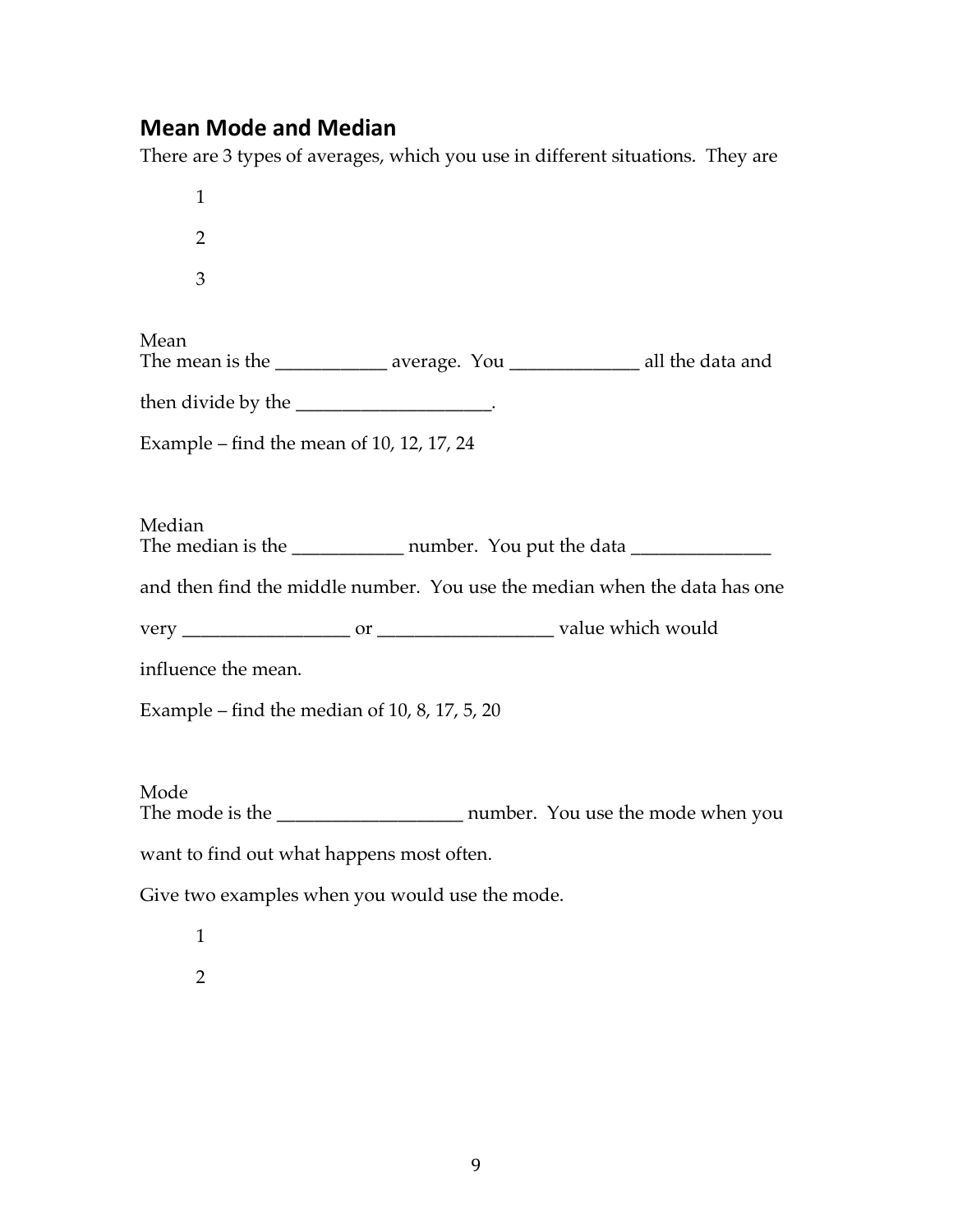### **The Mean of Grouped Data**

When your data is grouped you don't know its exact value so you have to estimate that each data point lies in the middle of its group. You then find the mean as before.

Calculate the mean height of each of these classes

| Height              | $1.10 \leq h$ | $1.15 \leq h$ | $1.20 \le h$ | $1.25 \leq h$ | $1.30 \leq h$ | $1.35 \leq h$ |
|---------------------|---------------|---------------|--------------|---------------|---------------|---------------|
|                     | < 1.15        | < 1.20        | < 1.25       | < 1.30        | < 1.35        | < 1.40        |
| Class A<br>$^{(f)}$ | 5             | 15            | 23           | 27            | 12            | 8             |
|                     |               |               |              |               |               |               |

| Height  | $1.10 \leq h$ | $1.15 \leq h$ | $1.20 \le h$ | $1.25 \leq h$ | $1.30 \leq h$ | $1.35 \leq h$ |
|---------|---------------|---------------|--------------|---------------|---------------|---------------|
|         | < 1.15        | < 1.20        | < 1.25       | < 1.30        | < 1.35        | < 1.40        |
| Class B |               | 18            | 19           | 23            | 15            | $\circ$       |
|         |               |               |              |               |               |               |

Which class, on average, is taller ?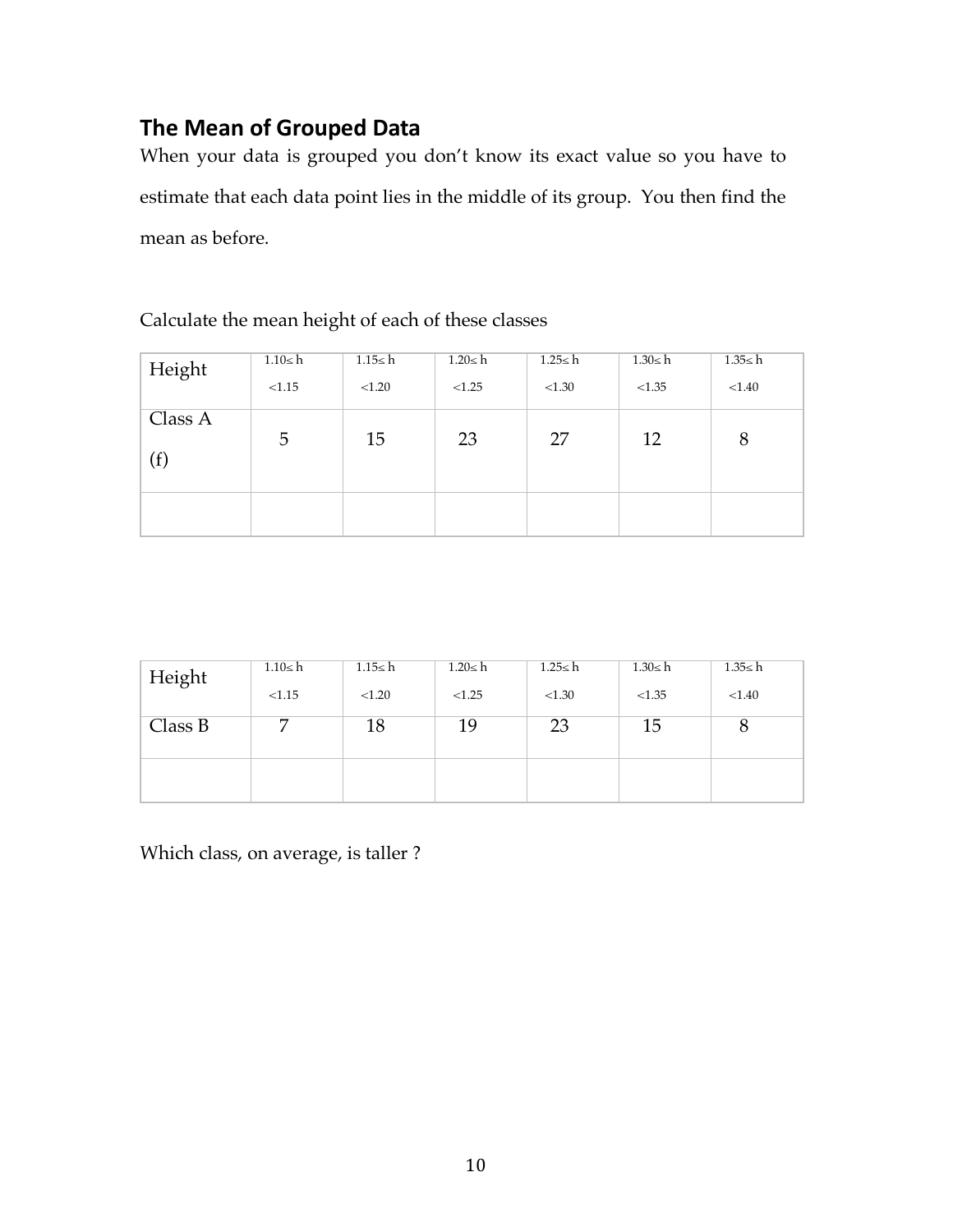### **Spread**

#### **Range**

The range gives you a rough measure of how spread out the data are. Range is calculated from…

#### **Quartiles**

If you put a data set in order, the lowest data point is called the

| _value. The middle point is called the _____                                      |        |
|-----------------------------------------------------------------------------------|--------|
| value and the highest point is called the _______________________value. Quartiles |        |
| are just a way of adding to that. The lower quartile is ___________               | of the |
| way through the data whilst the upper quartile is __                              |        |
| of the way through the data.                                                      |        |
|                                                                                   |        |

*Calculate the above datapoints for this series;*

*-1 2 4 6 7 8 8 9 10 12 14 15 16 18 19 20 20* 

What proportion of the data points must fall between the two quartiles?

What is the inter-quartile range ?

What does it tell us?

*Compare the following data series using the methods above.*

*1 2 4 6 7 8 8 9 10 12 14 15 16 18 19 20 20* 

*1 2 3 4 4 5 5 9 10 12 14 17 18 18 19 20 20*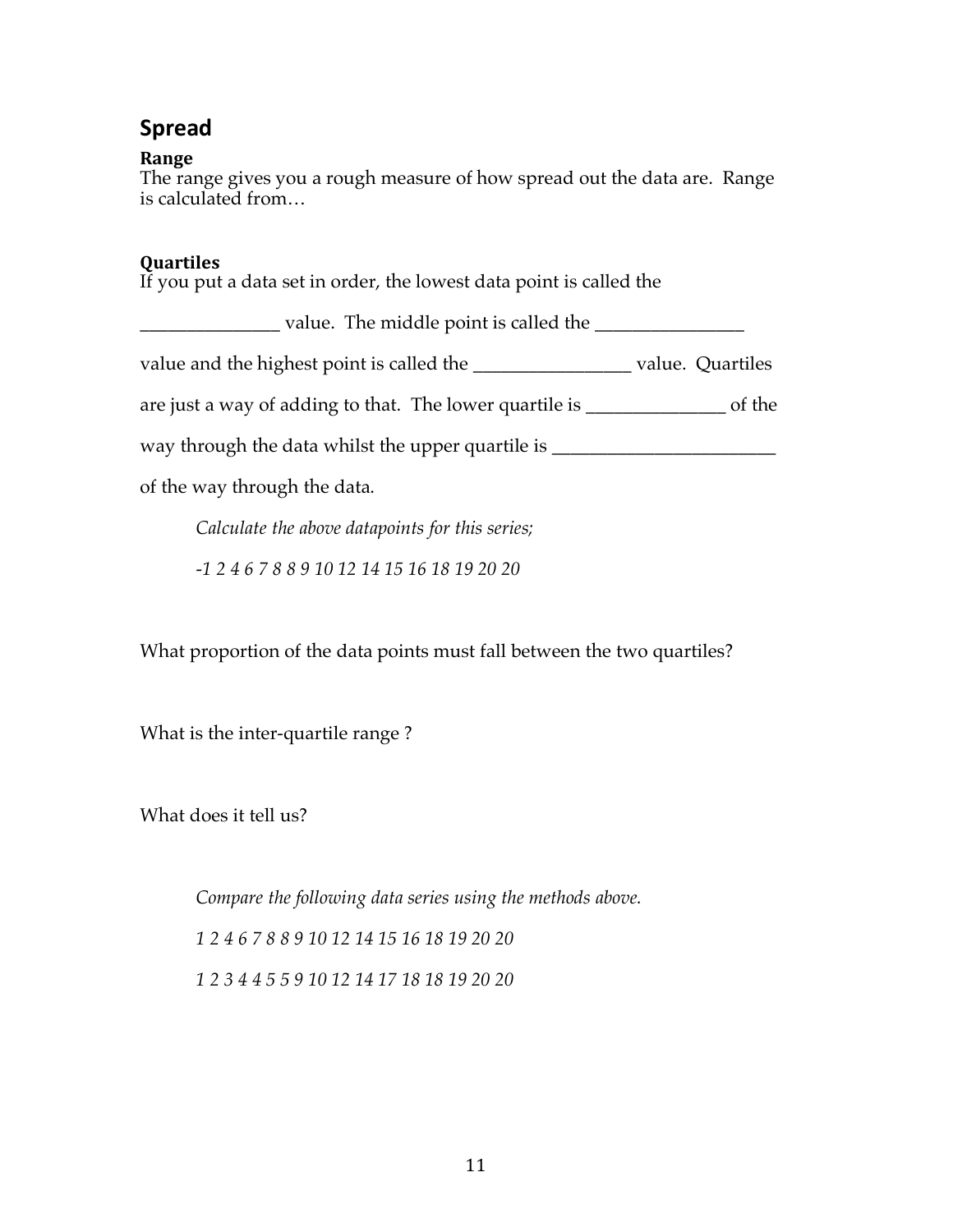# **Cumulative Frequency**

This is simply the \_\_\_\_\_\_\_\_\_\_\_\_\_\_\_\_\_\_\_\_\_\_\_\_\_.

*Calculate the cumulative frequencies for the classes we investigated earlier*

| Height              | $1.10 \leq h$ | 1.15< h | $1.20 \le h$ | $1.25 \leq h$ | $1.30 \leq h$ | $1.35 \leq h$ |
|---------------------|---------------|---------|--------------|---------------|---------------|---------------|
|                     | < 1.15        | < 1.20  | < 1.25       | < 1.30        | < 1.35        | < 1.40        |
| Class A<br>$^{(f)}$ | 5             | 15      | 23           | 27            | 12            | 8             |
| C-Freq              |               |         |              |               |               |               |

| Height  | $1.10 \leq h$ | $1.15 \leq h$ | 1.20≤ h | 1.25≤ h | 1.30≤ h | 1.35≤ h |
|---------|---------------|---------------|---------|---------|---------|---------|
|         | < 1.15        | < 1.20        | < 1.25  | < 1.30  | < 1.35  | < 1.40  |
| Class B |               | 18            | 19      | 23      | 15      | 8       |
| C-Freq  |               |               |         |         |         |         |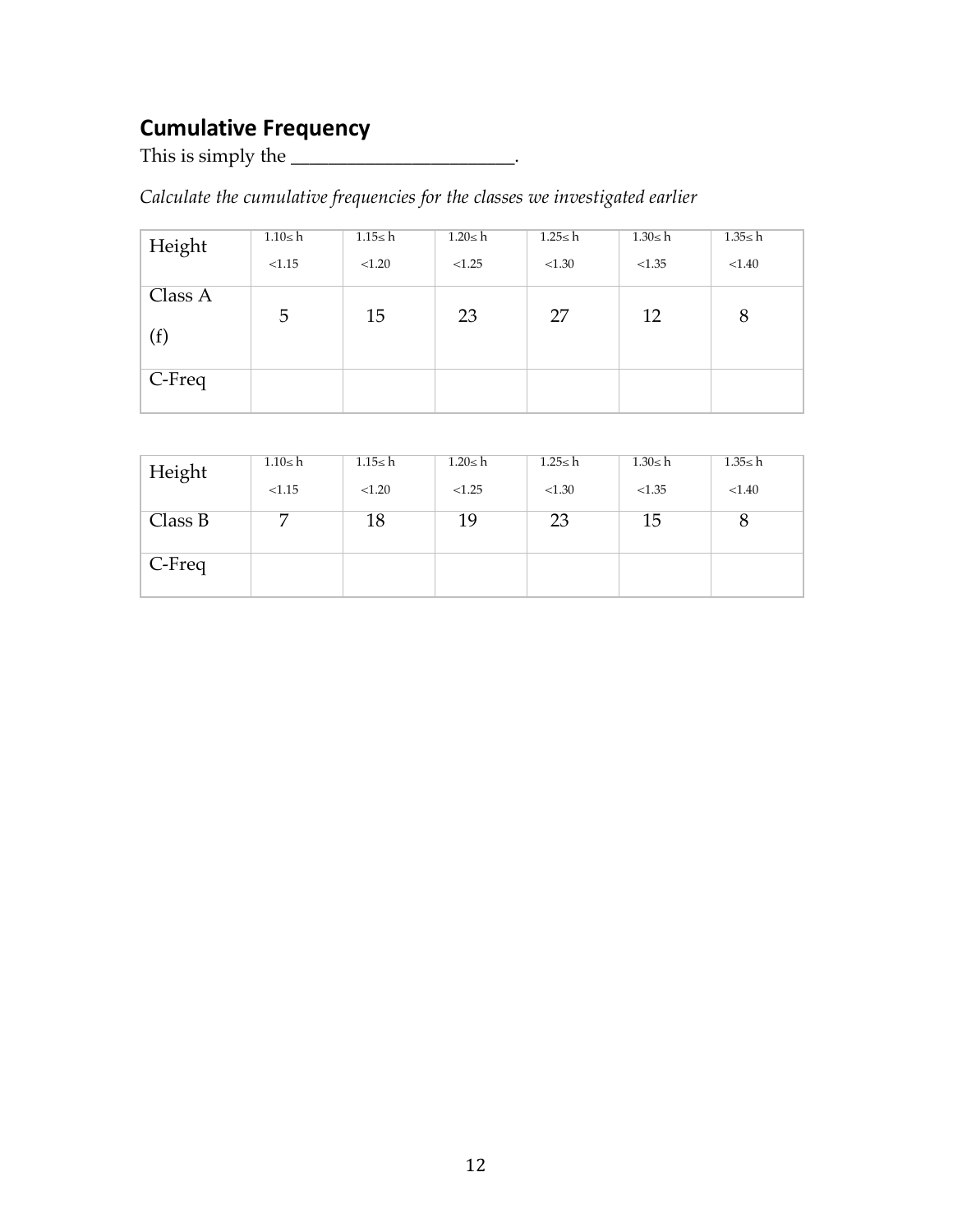### **Cumulative Frequency Graphs**

They show you the same as the box plot but with \_\_\_\_\_\_\_\_\_\_\_\_\_\_\_\_\_\_\_\_\_\_\_\_\_.

#### **The important point to remember about cumulative frequency curves is to**

#### **always \_\_\_\_\_\_\_\_\_\_\_\_\_\_\_\_\_\_\_\_\_\_\_\_\_\_\_\_\_\_\_\_\_\_\_\_\_\_\_\_\_\_\_\_\_\_\_\_\_\_**

*Plot on the graph below, both of the cumulative frequencies that you worked out. Don't* 

*forget to label the axes.*



You can also work out the lower quartile, median and upper quartile on a cumulative frequency curve as they are just the values which are \_\_\_\_\_\_\_\_\_\_\_\_\_\_\_\_\_, \_\_\_\_\_\_\_\_\_\_\_\_\_\_\_\_\_ and \_\_\_\_\_\_\_\_\_\_\_\_\_\_\_ of the way

through the data.